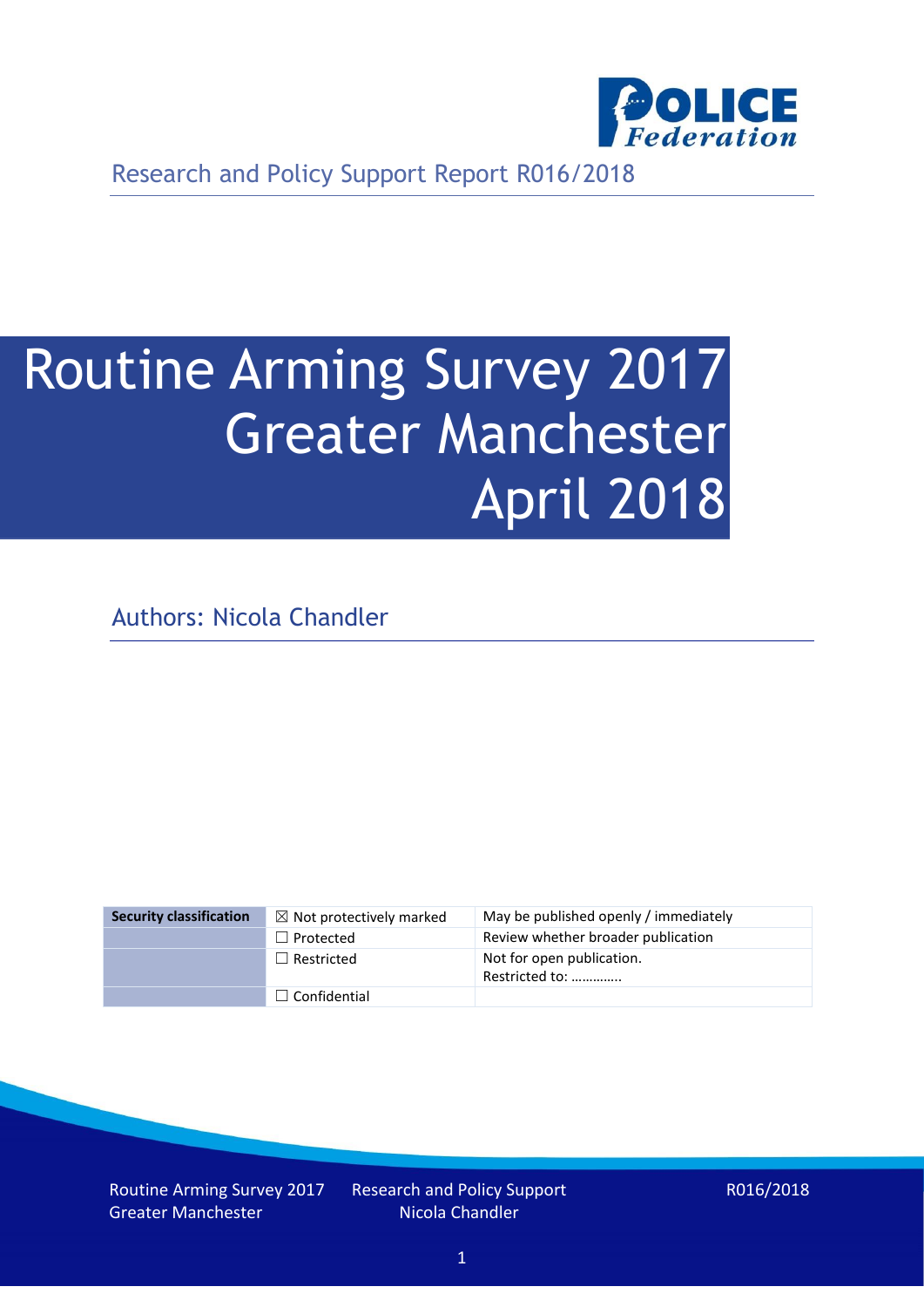# **INTRODUCTION**

This report provides a summary of responses to the PFEW routine arming survey received from respondents in Greater Manchester.

The PFEW routine arming survey was open between 31st July and 1st September 2017. The survey asked respondents about their experiences and attitudes in the following areas:

- Satisfaction with their current access to armed support
- Views on routine arming
- Views on other protective measures and equipment
- The number of times respondents had felt their life had been threatened at work in the last two years

Where appropriate, details of average responses for the police service as a whole are also presented, differences between the national and local responses have not been tested statistically and therefore any differences reported are for guidance only and must be treated with caution.

#### **RESPONSE RATE AND RESPONDENTS**

1443 responses were received from respondents in Greater Manchester. This reflects a response rate of approximately 23%, based on Home Office figures from 2017. This compares to a national response rate of 27% of federated rank members.

The findings presented in this report have a margin of error of 2%. This margin of error has been calculated using the number of responses received from officers in Greater Manchester compared to the number of officers in the force as a whole. A margin of error of 5% or less is generally considered to be within the normal bounds of academic rigor. If this threshold has not been met, the results from this report must be interpreted more cautiously.

83% of responses from Greater Manchester were received from male officers and 17% of responses were from female officers. 79% of respondents were Constables, 16% were Sergeants and 5% were Inspectors or Chief Inspectors.

65% of respondents said that they were in a frontline role.

Routine Arming Survey 2017 Greater Manchester

Research and Policy Support Nicola Chandler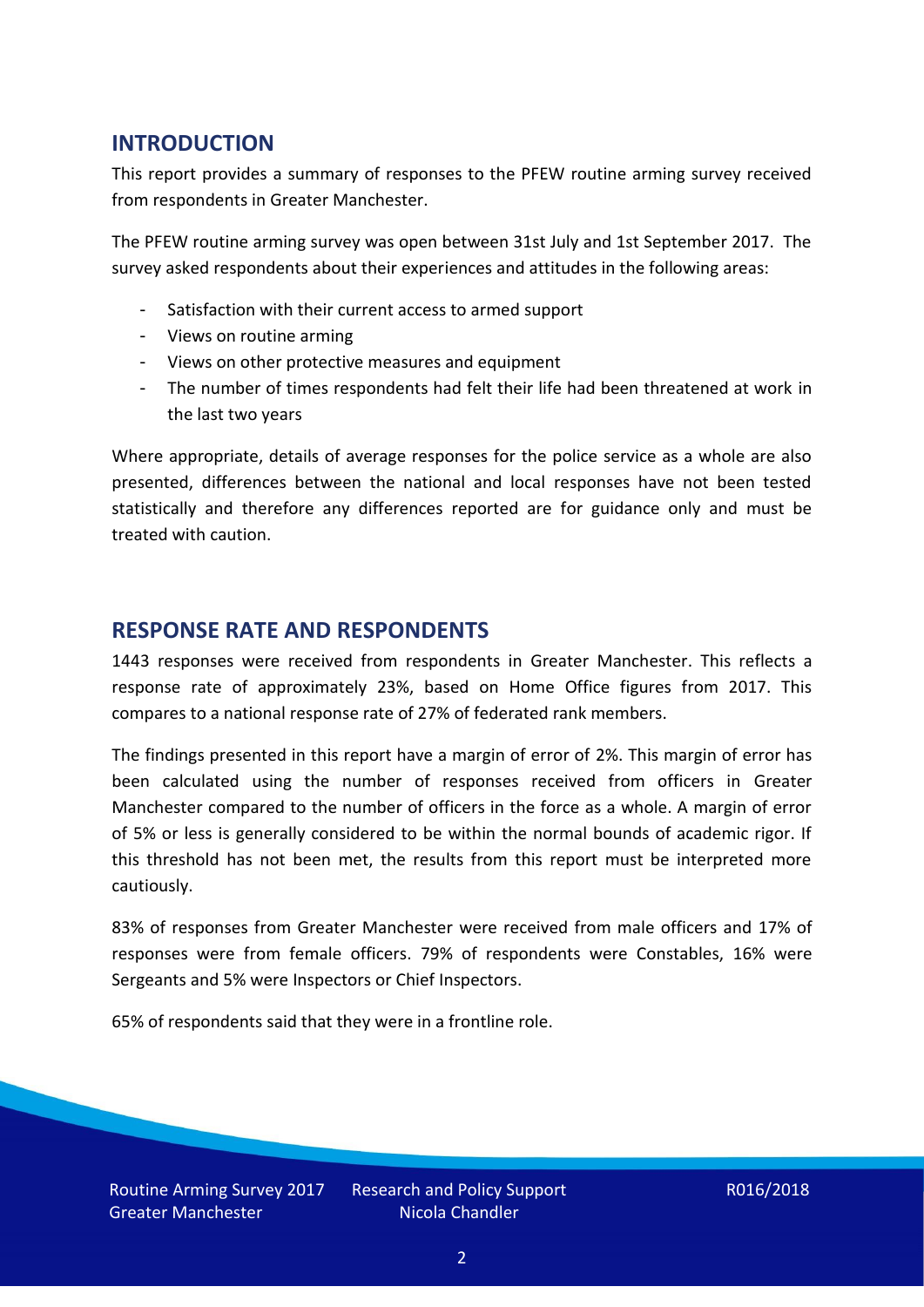# **SATISFACTION WITH CURRENT ARMED SUPPORT**

Of those respondents who had a view, 42% within Greater Manchester said that they were either very or fairy satisfied that armed support would be readily available should they require it. In comparison, 58% were either not very or not at all satisfied that armed support would be available.

Nationally, 43% of respondents were either very or fairly satisfied that armed support would be readily available should they require it.

|                                                                                               | <b>Very satisfied</b> | <b>Fairly</b><br>satisfied | Not very<br>satisfied | Not at all<br>satisfied |
|-----------------------------------------------------------------------------------------------|-----------------------|----------------------------|-----------------------|-------------------------|
| How satisfied are you<br>that armed support is<br>readily available should<br>you require it? | 6%                    | 36%                        | 39%                   | 20%                     |

## **VIEWS ON ROUTINE ARMING**

44% of respondents within Greater Manchester said that they were in favour of routine arming, insofar as they felt all officers should receive appropriate training and be armed at all times when on duty. This compares to 34% of respondents across England and Wales as a whole.

| All police officers<br>should receive<br>appropriate training<br>and be armed at all<br>times when on duty | All police officers<br>should receive<br>appropriate training<br>and firearms should<br>be issued to them as<br>and when necessary | <b>Firearms should not</b><br>be issued to all<br>police officers, but<br>more officers should<br>receive appropriate<br>training and be issue | The present number<br>of officers who are<br>specially trained to<br>carry firearms is<br>about right |  |
|------------------------------------------------------------------------------------------------------------|------------------------------------------------------------------------------------------------------------------------------------|------------------------------------------------------------------------------------------------------------------------------------------------|-------------------------------------------------------------------------------------------------------|--|
| 44%                                                                                                        | 16%                                                                                                                                | 34%                                                                                                                                            | 5%                                                                                                    |  |

62% of respondents within Greater Manchester said that they would be prepared to be routinely armed whilst on duty. Nationally, this proportion was 55%. 9% of respondents

Routine Arming Survey 2017 Greater Manchester

Research and Policy Support Nicola Chandler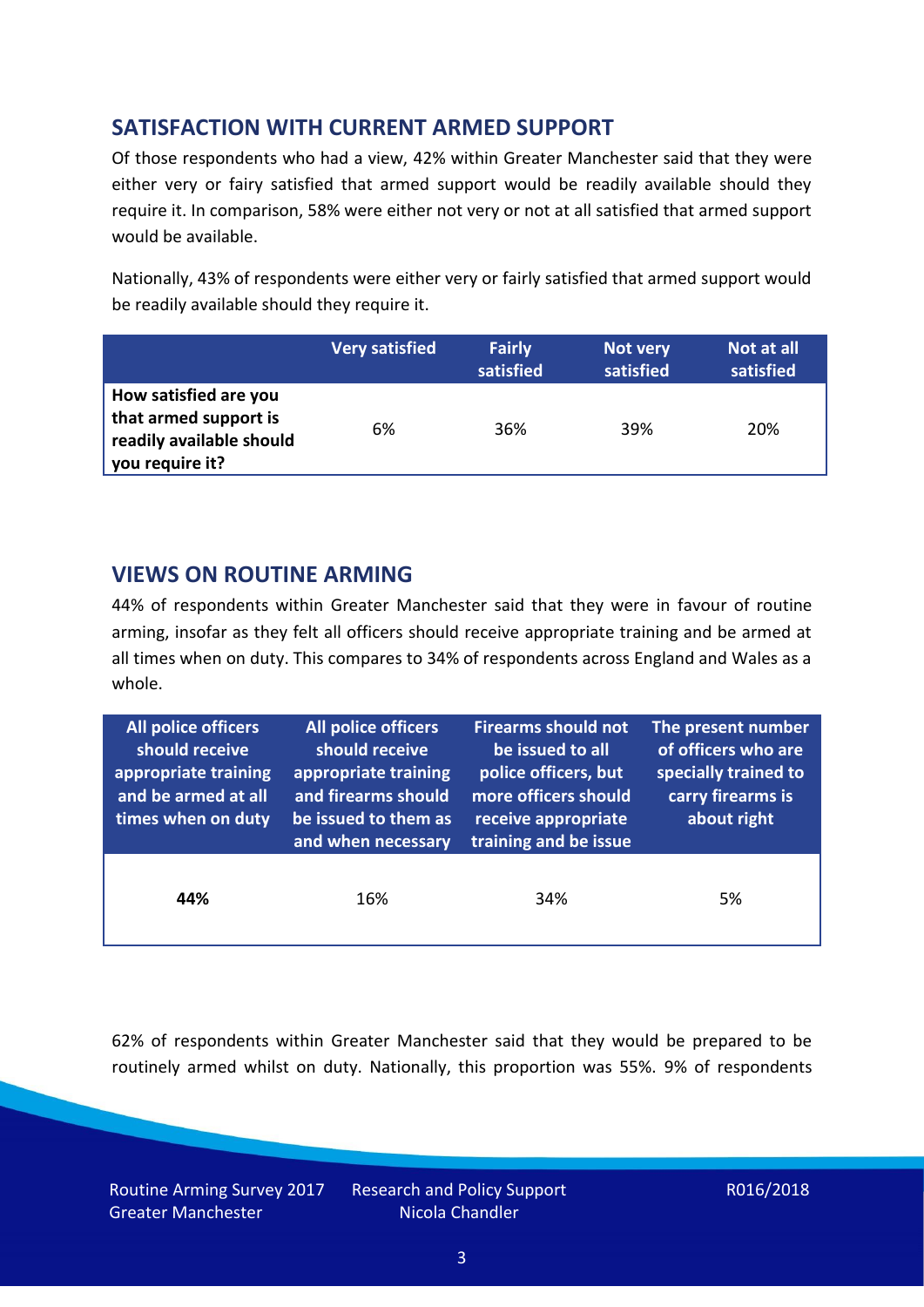within Greater Manchester, said that they would not carry a firearm whilst on duty under any circumstances, compared to 11% of respondents in England and Wales as a whole.

| I would be prepared<br>to carry a firearm at<br>all times on duty | I would be prepared<br>to carry a firearm<br>whilst on duty if<br>necessary | I would be prepared<br>to carry a firearm<br>whilst on duty if<br>ordered to do so | <b>Under no</b><br>circumstances would<br>I carry a firearm<br>whilst on duty |  |
|-------------------------------------------------------------------|-----------------------------------------------------------------------------|------------------------------------------------------------------------------------|-------------------------------------------------------------------------------|--|
| 62%                                                               | 19%                                                                         | 10%                                                                                | 9%                                                                            |  |

## **VIEWS ON OTHER PROTECTIVE MEASURES AND EQUIPMENT**

5% of respondents in Greater Manchester (for whom it is applicable to their role), said that they currently had access to double crewing at all times whilst on duty; 77%, said that they wanted access to double crewing at all times whilst on duty.

The proportion of respondents in Greater Manchester who said that they have access to double crewing at all times on duty is lower than the national figure, where 11% of respondents have access to double crewing.

26% of respondents in Greater Manchester (for whom it is applicable to their role), had access to Taser at all times whilst on duty; in comparison 83% said that they wanted to have access to Taser at all times whilst on duty.

The proportion of respondents in Greater Manchester who have access to Taser at all times whilst on duty is higher than the proportion of respondents in England and Wales who had access to Taser at all time, which was 22%.

82% of respondents in Greater Manchester (for whom it is applicable to their role), currently had access to Body Worn Video at all times whilst on duty; 86% wanted access to Body Worn Video at all times.

The proportion of respondents in Greater Manchester who have access to Body Worn Video at all times whilst on duty is higher than in England and Wales as a whole; nationally 55% of respondents reported having access to Body Worn Video at all times whilst on duty.

Routine Arming Survey 2017 Greater Manchester

Research and Policy Support Nicola Chandler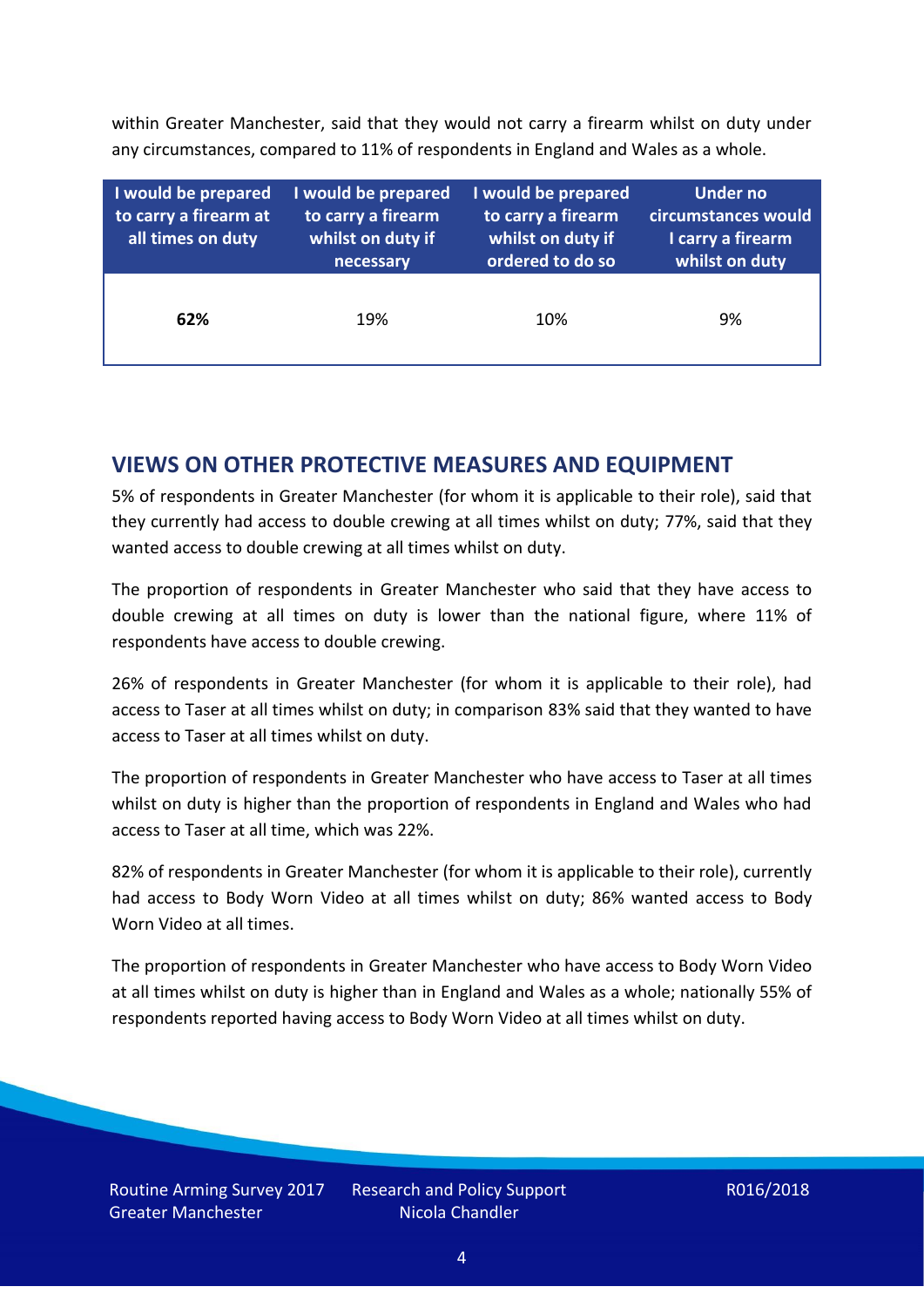| Officers regularly have access to (for<br>whom its applicable to their role): | <b>Double</b><br>crewing | <b>Body Worn</b><br><b>Video</b> | Taser |
|-------------------------------------------------------------------------------|--------------------------|----------------------------------|-------|
| <b>Never</b>                                                                  | 24%                      | 13%                              | 56%   |
| When deemed necessary by an officer<br>with appropriate authority             | 22%                      | 1%                               | 4%    |
| Upon my request whilst I am on duty                                           | 3%                       | 2%                               | 3%    |
| At all times whilst I am on duty                                              | 5%                       | 82%                              | 26%   |

#### **THREATS TO LIFE**

62% of respondents in Greater Manchester said that they had felt that their life was in serious danger at least once in the last two years as a result of a threat by a member the public whilst on duty. This is higher than the 54% of respondents within England and Wales as a whole who felt that their life had been in serious danger in the last two years.

A more detailed breakdown of the number of times respondents in Greater Manchester felt that their life had been in serious danger in the last two years is provided below.

|                                                                                                                                                                              | <b>None</b> | One | Two | Three to<br>four | Five to<br><b>six</b> | <b>Seven</b><br>or more |
|------------------------------------------------------------------------------------------------------------------------------------------------------------------------------|-------------|-----|-----|------------------|-----------------------|-------------------------|
| How many times in the<br>last two years have you<br>felt that your life was in<br>serious danger as a result<br>of a threat by a member<br>of the public, whilst on<br>duty? | 38%         | 12% | 14% | 16%              | 9%                    | 11%                     |

Routine Arming Survey 2017 Greater Manchester

Research and Policy Support Nicola Chandler

#### R016/2018